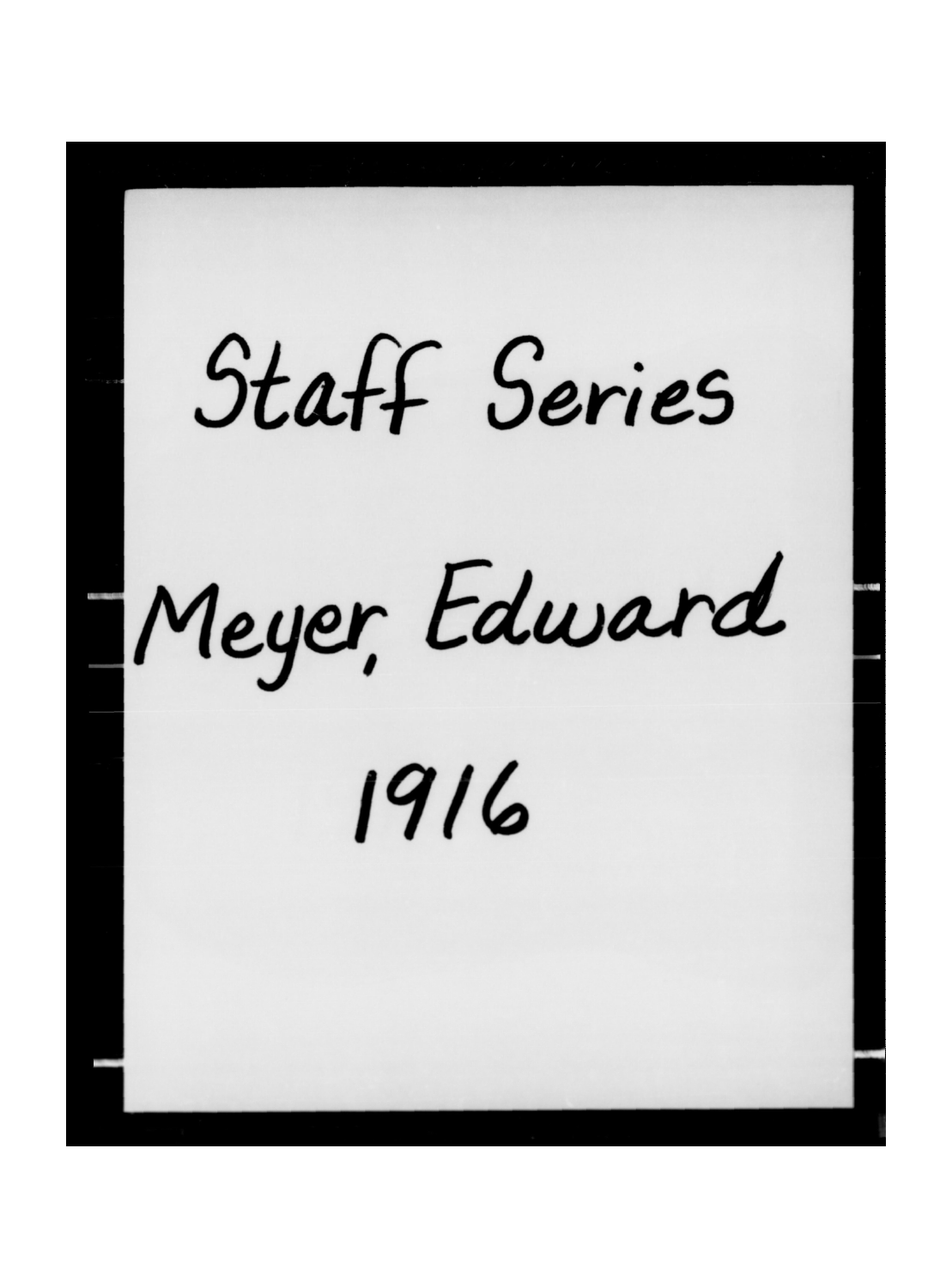| WESTERN UNION<br>ASS DF SERVICE   SYMBOL                                                                                                               |                                         | <b>CLASS OF SERVICE   SYNGOL</b>                                                                                                                                              | Form 1201                |
|--------------------------------------------------------------------------------------------------------------------------------------------------------|-----------------------------------------|-------------------------------------------------------------------------------------------------------------------------------------------------------------------------------|--------------------------|
| Day Message<br><b>Day Letter</b><br>Blue                                                                                                               |                                         | Day Message<br>De Letter                                                                                                                                                      | <b>Blue</b>              |
| <b>Night Message</b><br>Nite<br><b>Night Letter</b><br><b>NL</b><br>ne of these three symb                                                             |                                         | <b>Night Message</b><br><b>Night Letter</b>                                                                                                                                   | <b>Nite</b><br><b>NL</b> |
| pears after the check (number<br>ards) this is a day message. Oth<br>se its character is indicated by<br>mbol appearing after the che<br>icated by the | COMB CARLTON, PRESIDENT                 | <b>Example 2</b> Many Here: symbols<br>appears after the check (number of<br>words) this is a day message. Other-<br>wige its character is indicated by the way of the check. |                          |
| GEORGE W. E. ATKINS, VICE-PRESIDENT<br><b>RECEIVED AT</b>                                                                                              | <b>SELVIDERE BROOKS. VICE-PRESIDENT</b> |                                                                                                                                                                               |                          |
|                                                                                                                                                        |                                         | 015 JUL 3 41 9                                                                                                                                                                | $JUL - 31916$            |
| A770H 24 COLL                                                                                                                                          |                                         | $\mathbb{R}$                                                                                                                                                                  |                          |
| <b>AU UTIGA 945A 3</b>                                                                                                                                 |                                         |                                                                                                                                                                               |                          |
| ED MEIER                                                                                                                                               |                                         |                                                                                                                                                                               |                          |
| 222 EAST MICHIGAN ST INDIANAPOLIS IND                                                                                                                  |                                         |                                                                                                                                                                               |                          |
| CIRE NE RODAN AT TENENCE NOTEL ALBAN . 17 EVERITNING IS ALL RIGHT                                                                                      |                                         |                                                                                                                                                                               |                          |
| SEND DE EZREESS TO OCCAN ALIEN OAK OF POLISH UNDER ME DES.                                                                                             |                                         |                                                                                                                                                                               |                          |
| D. J. T0.11.                                                                                                                                           |                                         |                                                                                                                                                                               |                          |
|                                                                                                                                                        |                                         |                                                                                                                                                                               |                          |
|                                                                                                                                                        |                                         |                                                                                                                                                                               |                          |
| 9312                                                                                                                                                   |                                         |                                                                                                                                                                               |                          |
|                                                                                                                                                        |                                         |                                                                                                                                                                               |                          |
|                                                                                                                                                        |                                         |                                                                                                                                                                               |                          |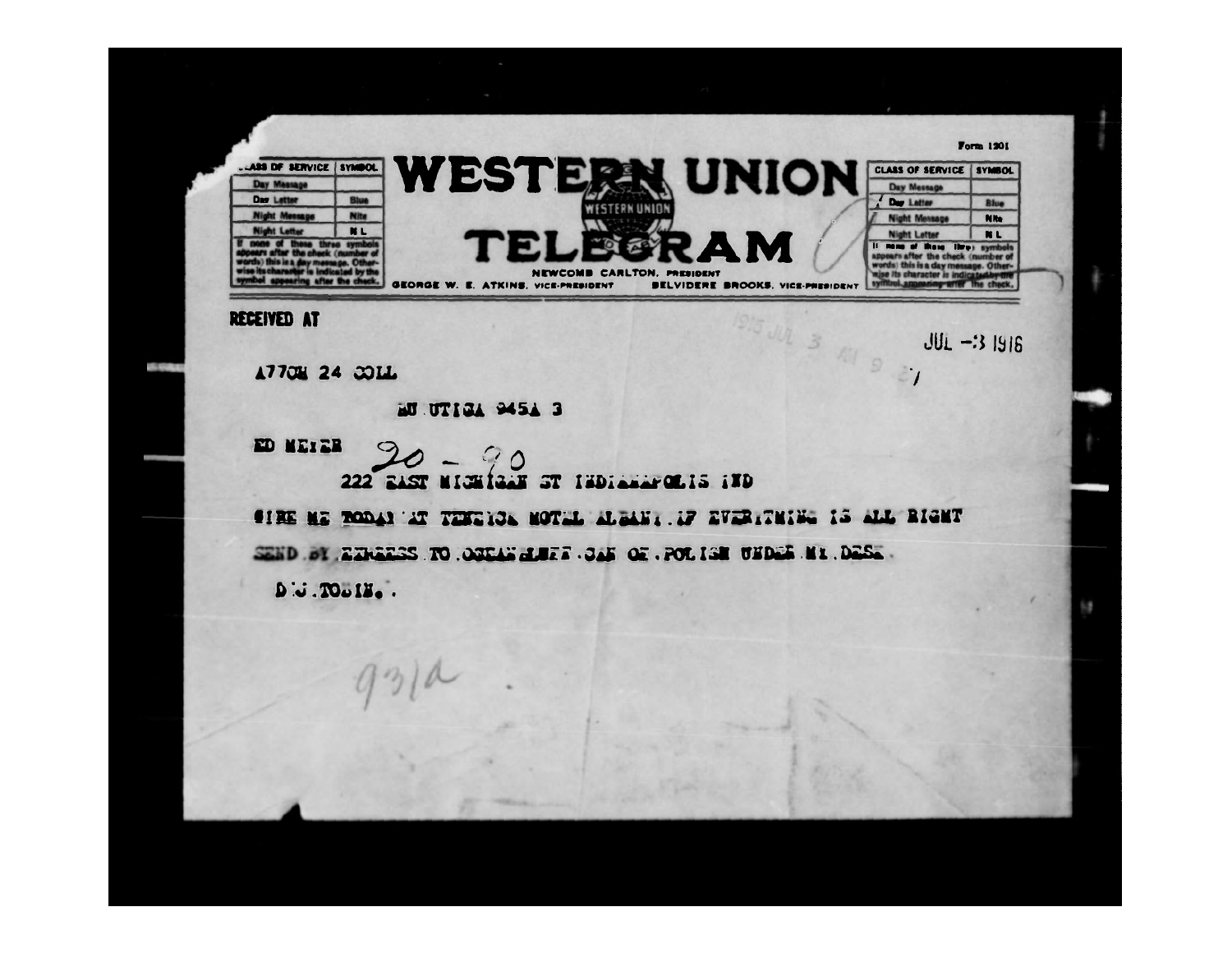| Form 260<br>WESTERN UNION<br>TELEGRAM<br><b>NEWCOMB CARLTON, PRESIDENT</b><br><b>CHECK</b><br><b>TIME FILED</b><br>SEND the following Telegram, aubject to the terms<br>on back hereif, which are hereby agreed to<br>Indianalolis. vid. July 5, 1910<br>D. J. Tebin.<br>Teneyok Hotel, a solvane do carango<br>Albany, l. Y.<br>Situa ien on Pa ific cost same. Indications are that it will<br>Coury and Devring are having trouble in keeping<br>spread.<br>CITICILLE of other labor unions and general<br>TOIX.<br>m <sub>i</sub><br>So far they have been sble to prevent this.<br>strike.<br>Prerything slee being taken care of C.K. to date.<br>Can<br>shired by express today.<br>F. I. Leyer.<br>Cham: e I. B of Teamsters. |                           |  |
|---------------------------------------------------------------------------------------------------------------------------------------------------------------------------------------------------------------------------------------------------------------------------------------------------------------------------------------------------------------------------------------------------------------------------------------------------------------------------------------------------------------------------------------------------------------------------------------------------------------------------------------------------------------------------------------------------------------------------------------|---------------------------|--|
|                                                                                                                                                                                                                                                                                                                                                                                                                                                                                                                                                                                                                                                                                                                                       |                           |  |
|                                                                                                                                                                                                                                                                                                                                                                                                                                                                                                                                                                                                                                                                                                                                       |                           |  |
|                                                                                                                                                                                                                                                                                                                                                                                                                                                                                                                                                                                                                                                                                                                                       |                           |  |
|                                                                                                                                                                                                                                                                                                                                                                                                                                                                                                                                                                                                                                                                                                                                       |                           |  |
|                                                                                                                                                                                                                                                                                                                                                                                                                                                                                                                                                                                                                                                                                                                                       |                           |  |
|                                                                                                                                                                                                                                                                                                                                                                                                                                                                                                                                                                                                                                                                                                                                       | <b>RECEIVER &amp; No.</b> |  |
|                                                                                                                                                                                                                                                                                                                                                                                                                                                                                                                                                                                                                                                                                                                                       |                           |  |
|                                                                                                                                                                                                                                                                                                                                                                                                                                                                                                                                                                                                                                                                                                                                       |                           |  |
|                                                                                                                                                                                                                                                                                                                                                                                                                                                                                                                                                                                                                                                                                                                                       |                           |  |
|                                                                                                                                                                                                                                                                                                                                                                                                                                                                                                                                                                                                                                                                                                                                       |                           |  |
|                                                                                                                                                                                                                                                                                                                                                                                                                                                                                                                                                                                                                                                                                                                                       |                           |  |
|                                                                                                                                                                                                                                                                                                                                                                                                                                                                                                                                                                                                                                                                                                                                       |                           |  |
|                                                                                                                                                                                                                                                                                                                                                                                                                                                                                                                                                                                                                                                                                                                                       |                           |  |
|                                                                                                                                                                                                                                                                                                                                                                                                                                                                                                                                                                                                                                                                                                                                       |                           |  |
|                                                                                                                                                                                                                                                                                                                                                                                                                                                                                                                                                                                                                                                                                                                                       |                           |  |
|                                                                                                                                                                                                                                                                                                                                                                                                                                                                                                                                                                                                                                                                                                                                       |                           |  |
|                                                                                                                                                                                                                                                                                                                                                                                                                                                                                                                                                                                                                                                                                                                                       |                           |  |
|                                                                                                                                                                                                                                                                                                                                                                                                                                                                                                                                                                                                                                                                                                                                       |                           |  |
|                                                                                                                                                                                                                                                                                                                                                                                                                                                                                                                                                                                                                                                                                                                                       |                           |  |
|                                                                                                                                                                                                                                                                                                                                                                                                                                                                                                                                                                                                                                                                                                                                       |                           |  |
|                                                                                                                                                                                                                                                                                                                                                                                                                                                                                                                                                                                                                                                                                                                                       |                           |  |

ŝ

ਵ